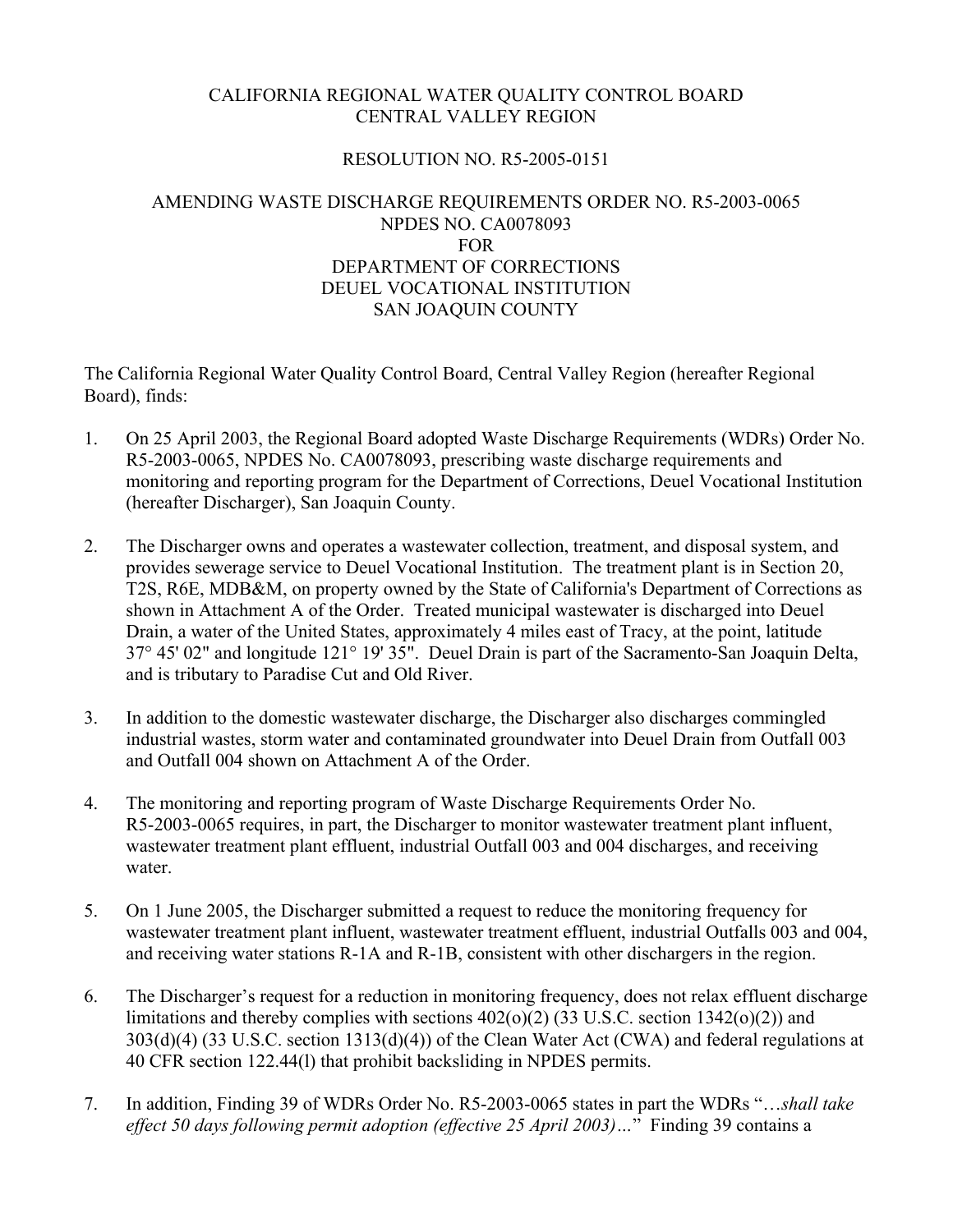typographical error and properly should have stated in part "*…shall take effect 50 days following permit adoption (effective 14 June 2003)…*"

- 8. The action to adopt or amend an NPDES permit is exempt from the provisions of Chapter 3 of the California Environmental Quality Act (CEQA) (Public Resources Code section 21000, et seq.), requiring preparation of an environmental impact report or negative declaration in accordance with Section 13389 of the California Water Code.
- 9. The Regional Board has notified the Discharger and interested agencies and persons of its intent to amend waste discharge requirements for this discharge and has provided them with an opportunity for a public hearing and an opportunity to submit their written views and recommendations.
- 10. The Regional Board, in a public meeting, heard and considered all comments pertaining to the discharge.
- 11. This Order shall amend WDR Order No. R5-2003-0065, NPDES No. CA0078093, pursuant to Section 402 of the CWA (33 U.S.C. section 1342), and amendments thereto, and shall take effect upon the date of hearing, provided EPA has no objections.

**IT IS HEREBY ORDERED** that Waste Discharge Requirements Order No. R5-2003-0065 is amended solely to modify sampling requirements, and to correct a typographical error in Finding 39. The Department of Corrections, Deuel Vocational Institution, its agents, successors and assigns, in order to meet the provisions contained in Division 7 of the California Water Code and regulations adopted thereunder, and the provisions of the Clean Water Act and regulations and guidelines adopted thereunder, shall comply with the amended Waste Discharge Requirements Order No. R5-2003-0065:

- 1. Influent monitoring is amended as follows: reduce the sampling frequency from daily to weekly for influent pH and temperature; reduce the frequency from daily to twice weekly for  $BOD<sub>5</sub>$  and total suspended solids; and delete nitrate from the list of constituents. A footnote is added stating that composite samples shall be flow proportioned.
- 2. Effluent monitoring from wastewater treatment plant Outfall 001 is amended as follows: reduce the sampling frequency from daily to twice weekly for  $BOD<sub>5</sub>$  and total suspended solids; from daily to weekly for electrical conductivity and total coliform organisms; from weekly to monthly for total dissolved solids; from weekly to quarterly for acute toxicity; from monthly to quarterly for volatile organics; and from quarterly to annually for standard minerals. A footnote is added stating that composite samples shall be flow proportioned.
- 3. Effluent monitoring from industrial Outfalls 003 and 004 is amended as follows: reduce the sampling frequency from weekly to monthly for BOD<sub>5</sub>, total coliform organisms, chlorine residual, electrical conductivity and total dissolved solids.